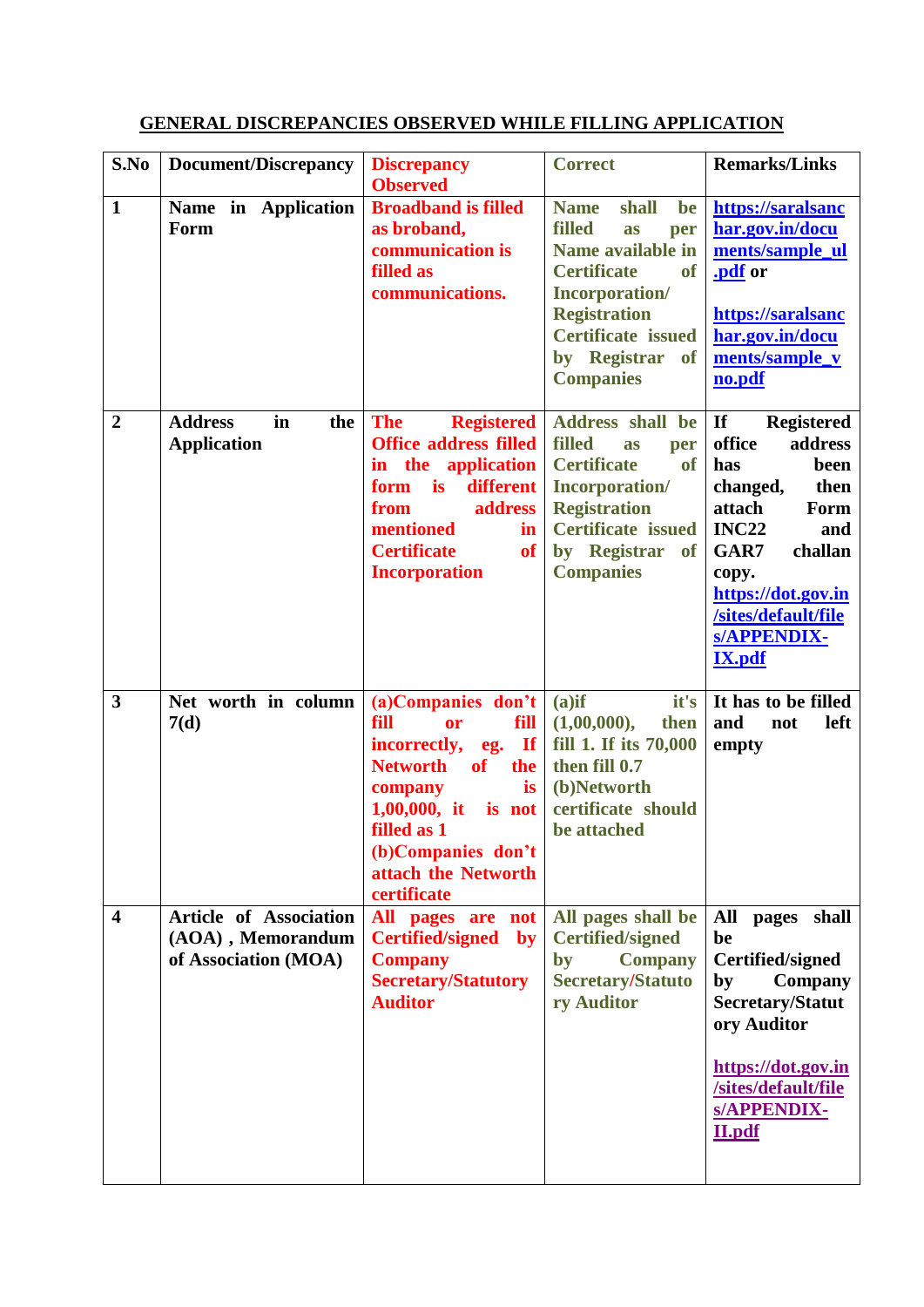| 5              | <b>Board</b> resolution<br>for<br>of<br><b>Appointment</b><br><b>Statutory Auditor</b>         | If the documents are<br>Certified/signed by<br><b>Chartered</b><br><b>Accountant</b><br>(CA),<br>companies generally<br>do not submit a<br><b>Resolution</b><br><b>Board</b><br>regarding                           | To be attached in<br>Coulmn 11<br>as<br>additional<br>document                                                                                                                                                                                                                                                    | https://dot.gov.in<br>/sites/default/file<br>s/APPENDIX-<br><b>VIII.pdf</b>                                         |
|----------------|------------------------------------------------------------------------------------------------|---------------------------------------------------------------------------------------------------------------------------------------------------------------------------------------------------------------------|-------------------------------------------------------------------------------------------------------------------------------------------------------------------------------------------------------------------------------------------------------------------------------------------------------------------|---------------------------------------------------------------------------------------------------------------------|
| 6              | <b>Equity certificate</b>                                                                      | appointment<br><b>of</b><br><b>Statutory Auditor</b><br><b>Equity Certificate</b><br>does not attach as<br>per details filled in<br>$7(b)$ .<br><b>Instead</b><br>attaches details of<br>promotors                  | <b>Companies</b><br>should<br>attach<br>certificate as per<br>sample attached<br>mentioning<br>the<br>equity as<br>Indian:%<br>Foreign:%                                                                                                                                                                          | https://dot.gov.in<br>/sites/default/file<br><b>s/APPENDIX-</b><br><b>VI.pdf</b>                                    |
| $\overline{7}$ | <b>Processing</b><br>Fees(Challan)                                                             | <b>Transaction</b><br>reference<br>number<br>generated and filled<br>$\mathbf{in}$<br><b>Application</b><br><i>is</i><br>incorrect                                                                                  | <b>Transaction</b><br>reference No. and<br>date Should<br>be<br>filled exactly<br>as<br><b>Bharatkosh</b><br>per<br>receipt generated                                                                                                                                                                             | refer<br><b>Please</b><br><b>Bharatkosh user</b><br><b>manual</b> available<br><b>Saral</b><br>on<br><b>Sanchar</b> |
| 8              | <b>Processing</b><br><b>Fees(Challan)Purpose</b><br>while paying through<br><b>Bharat Kosh</b> | don't<br><b>Companies</b><br>write<br>the<br>correct<br>purpose or puts the<br>company<br>name<br>incorrectly.<br>Sometime payment<br>is done in name of<br><b>Authorized Person</b><br>in place of company<br>name | <b>Company</b> Name<br>should<br>be<br>mentioned<br>correctly as<br>per<br><b>Certificate</b><br>of<br><b>Incorporation/</b><br><b>Registration</b><br>Certificate while<br>payment<br>, Also<br>should<br>purpose<br>be mentioned as<br><b>VNO</b><br><b>ISP</b><br><b>or</b><br>depending on the<br>application | <b>Please</b><br>refer<br><b>Bharatkosh user</b><br>manual available<br><b>Saral</b><br><b>on</b><br><b>Sanchar</b> |
| 9              | <b>Certificate of Details of</b><br>Promoters/<br>Partners/shareholder<br>in the company       | <b>Not Attached</b>                                                                                                                                                                                                 |                                                                                                                                                                                                                                                                                                                   | https://dot.gov.in<br>/sites/default/file<br>s/APPENDIX-<br><b>V.pdf</b>                                            |
| 10             | <b>Power</b><br><b>of</b><br>attorney<br>name                                                  | PoA is not on stamp<br>of 100Rs(min), and<br><b>of</b><br><b>Name</b><br>the<br>authorized<br>signatory filled in<br><b>Column 6 and POA</b><br>does not match                                                      | <b>Companies</b><br>should ensure the<br>POA is on<br>the<br>stamp Paper and<br><b>Authorized</b><br>signatory name is<br>same<br>as                                                                                                                                                                              | https://dot.gov.in<br>/sites/default/file<br>s/APPENDIX-<br><b>III.pdf</b><br>and                                   |